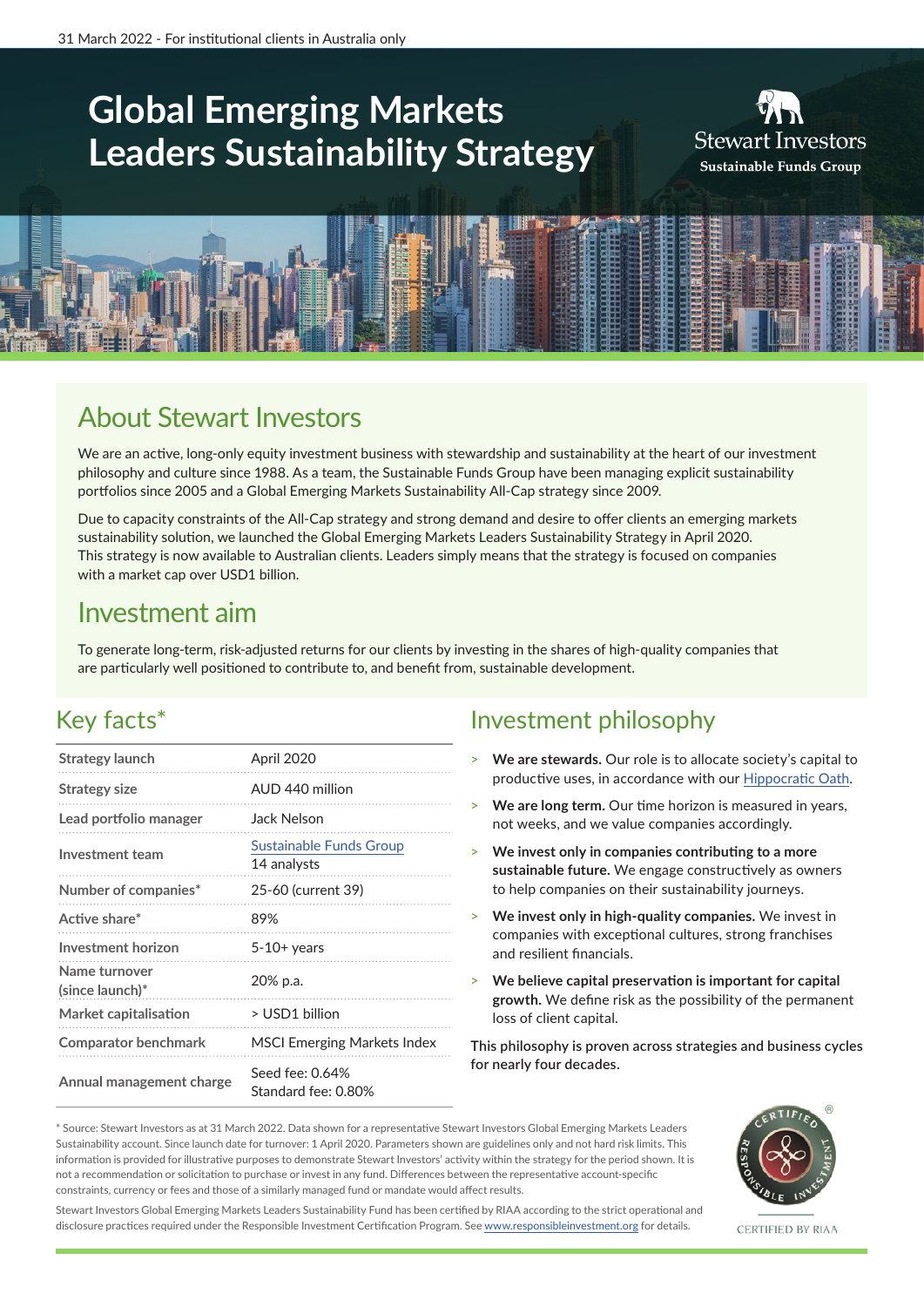#### Sustainability in emerging markets

We seek to invest in high-quality companies that produce necessary products and services in a responsible manner. We believe that incorporating [sustainability](https://www.stewartinvestors.com/au/en/institutional/sustainable-funds-group/how-we-invest/our-approach.html) considerations into our stock picking helps us in two ways.

- > Developing countries will not be able to follow the same resource-intensive and consumption-driven model of development taken by today's developed countries. We are looking for companies that are well positioned to meet the challenge of sustainable development. We have strong conviction that such companies face fewer risks and are better placed to deliver positive long-term returns to shareholders.
- Sustainability is a particularly useful approach to gauge the quality of companies. We believe managers and owners who treat their employees, the environment and society at large well are more likely to allow minority shareholders to participate in the success of the business; in contrast we believe those who are willing to cut corners are likely to act in unscrupulous ways if given the opportunity. Incorporating sustainability in this way aids our bottom-up stock picking process. In emerging markets, insisting on robust governance is crucial to risk mitigation since corporate governance standards are often poor.

While we don't carry out negative screening, the output of our bottom-up approach means that we do not invest in companies with material exposure to harmful products including weapons, tobacco, alcohol, gambling and fossil fuels. Nor do we believe we need to invest in such companies to deliver the long-term, sustainable returns our clients expect. Visit our [website](https://www.stewartinvestors.com/au/en/institutional/sustainable-funds-group/our-policies.html) to view our position on harmful and controversial products and services and our climate change statement.

## Top 10 holdings - high conviction

We have a bottom-up approach and aim to invest only in well-stewarded, high-quality companies with sustainability at the heart of all investment considerations. Our portfolios are high conviction (top 10 holdings typically 30%-50%) and are completely benchmark agnostic.

| Company                                                                                      | Country       | Portfolio (%) | Index (%) |
|----------------------------------------------------------------------------------------------|---------------|---------------|-----------|
| Unicharm<br>Personal care products including diapers, incontinence pads and feminine hygiene | Japan         | 6.1           |           |
| <b>HDFC</b><br>Leading provider of housing loans in India with strong brand reputation       | India         | 5.6           | 0.7       |
| <b>Tata Consultancy Services</b><br>IT services, consulting and outsourcing                  | India         | 5.2           | 0.6       |
| <b>Taiwan Semiconductor</b><br>World's largest semiconductor foundry                         | Taiwan        | 4.8           | 7.0       |
| Mahindra & Mahindra<br>One of India's most respected and successful industrial groups        | India         | 4.7           | 0.1       |
| <b>Tech Mahindra</b><br>Information, communication and networking technology solutions       | India         | 4.3           | 0.2       |
| Marico<br>Consumer products and services spanning health, beauty and wellness                | India         | 4.3           |           |
| <b>Natura</b><br>Brazilian beauty and personal care group                                    | <b>Brazil</b> | 4.2           | 0.1       |
| Infosys<br>Indian global consulting and IT services company                                  | India         | 3.2           | 1.2       |
| <b>TOTVS</b><br>Enterprise Resource Planning (ERP) software company                          | <b>Brazil</b> | 3.1           | 0.1       |
|                                                                                              |               | 45.5          | 10.0      |

Source: Stewart Investors as at 31 March 2022. Data shown is for a representative Stewart Investors Global Emerging Markets Leaders Sustainability account and the MSCI Emerging Markets Index. This information is provided for illustrative purposes to demonstrate Stewart Investors' activity within the strategy for the period shown. It is not a recommendation or solicitation to purchase or invest in any fund. Differences between the representative account-specific constraints, currency or fees and those of a similarly managed fund or mandate would affect results. Numbers may not add to totals due to rounding. This stock information does not constitute any offer or inducement to enter into any investment activity.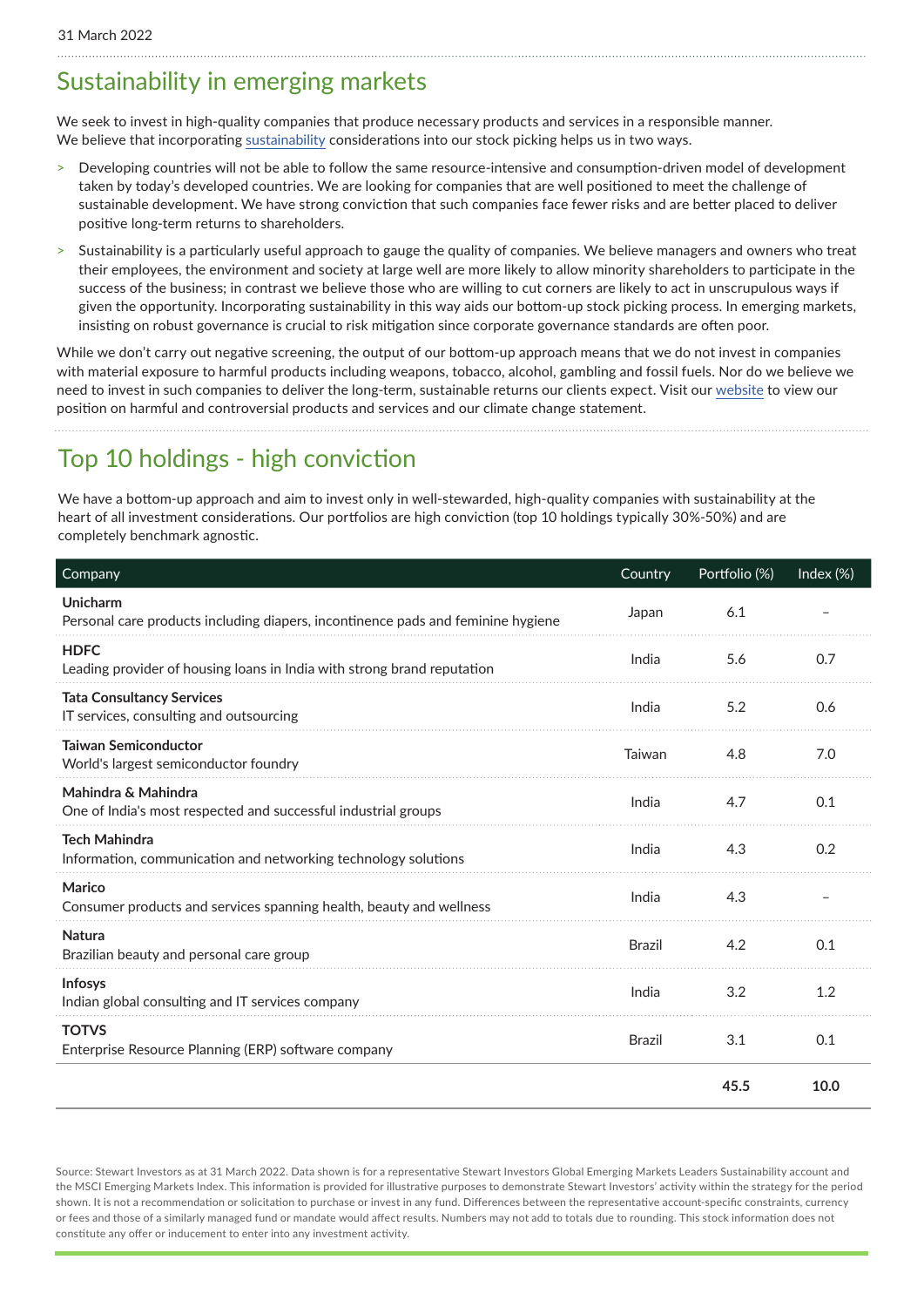### Performance objective – capital protection and growth

Our investment philosophy focuses on delivering strong absolute returns over cycles. This focus means that we define risk as the loss of clients' capital rather than in terms of deviation from any benchmark index. As a result, our performance is likely to lag steeply rising markets, but deliver better results in falling markets. This approach has served clients well over time and over cycles.

Given that the Global Emerging Markets Leaders Sustainability strategy is a newer strategy we have also included the performance of the Global Emerging Markets Sustainability - All-Cap - strategy for historical context of the wider investment strategy, team and approach.

| Performance over periods<br>AUD - composite performance gross of fees % p.a. | Since<br>launch | 10<br>vears | years | 5<br>vears | 3<br>vears | year   | 6<br>months | 3<br>months' |
|------------------------------------------------------------------------------|-----------------|-------------|-------|------------|------------|--------|-------------|--------------|
| <b>Stewart Investors Global Emerging</b><br><b>Markets Sustainability</b>    | 12.0            | 10.8        | 6.2   | 7.7        | 4.7        | -4.8   | $-15.3$     | $-130$       |
| <b>MSCI Emerging Markets Index</b>                                           | 8.1             | 7.1         | 5.3   | 6.7        | 3.4        | $-9.8$ | 11.6        | -9.9         |
| Relative (arithmetic)                                                        | 3.9             | 3.6         | 0.9   | 1.1        | 1.4        | 5.0    | -3.8        |              |

Stewart Investors Global Emerging Markets Sustainability

Investment style - downside protection

Composite outperformance since launch (AUD gross of fees)



| Performance over periods<br>AUD - composite performance gross of fees % p.a. | <b>Since</b><br>llaunch ' | $\overline{1}$<br>vear | 6<br>months months     | 3      |
|------------------------------------------------------------------------------|---------------------------|------------------------|------------------------|--------|
| Stewart Investors Global Emerging Markets Leaders Sustainability             |                           | $9.4 \qquad -3.1$      | -13.8                  | $-117$ |
| <b>MSCI Emerging Markets Index</b>                                           |                           |                        | 7.3 - 9.8 - 11.6 - 9.9 |        |
| Relative (arithmetic)                                                        | 21                        | 6.8                    | $-22$                  | -18    |

#### Past performance is not a reliable indicator of future results.

Source: Stewart Investors and FactSet as at 31 March 2022 in AUD. Data shown for the Stewart Investors Global Emerging Markets Sustainability and Global Emerging Markets Leaders Sustainability Composites and MSCI Emerging Markets Index. Investments in funds that make up the Composite may produce different performance returns to the Composite returns. Composite performance data is calculated on a total return basis and gross of tax. Performance figures do not reflect the deduction of investment fees and expenses. A client's return will be reduced by the effect of investment fees and expenses. If a client placed AUD100,000 under management and a hypothetical gross return of 10% was achieved, the investment assets before the effect of fees and expenses would have grown to AUD259,374 in 10 years. However, if fees and expenses to the value of 1% were incurred, investment assets would have grown to AUD234,573, or an annual compounded rate of 8.9%. This information is provided for illustrative purposes to demonstrate Stewart Investors' activity within the strategies for the periods shown. It is not a recommendation or solicitation to purchase or invest in any fund. Differences between fund, strategy or client-specific constraints and those of a similarly managed mandate would affect results. Outperformance shown versus the MSCI Emerging Markets Index. Index returns are shown on a total return basis and gross of tax. Since launch relates to inception of the composites on 1 March 2009 and 1 April 2020 respectively.